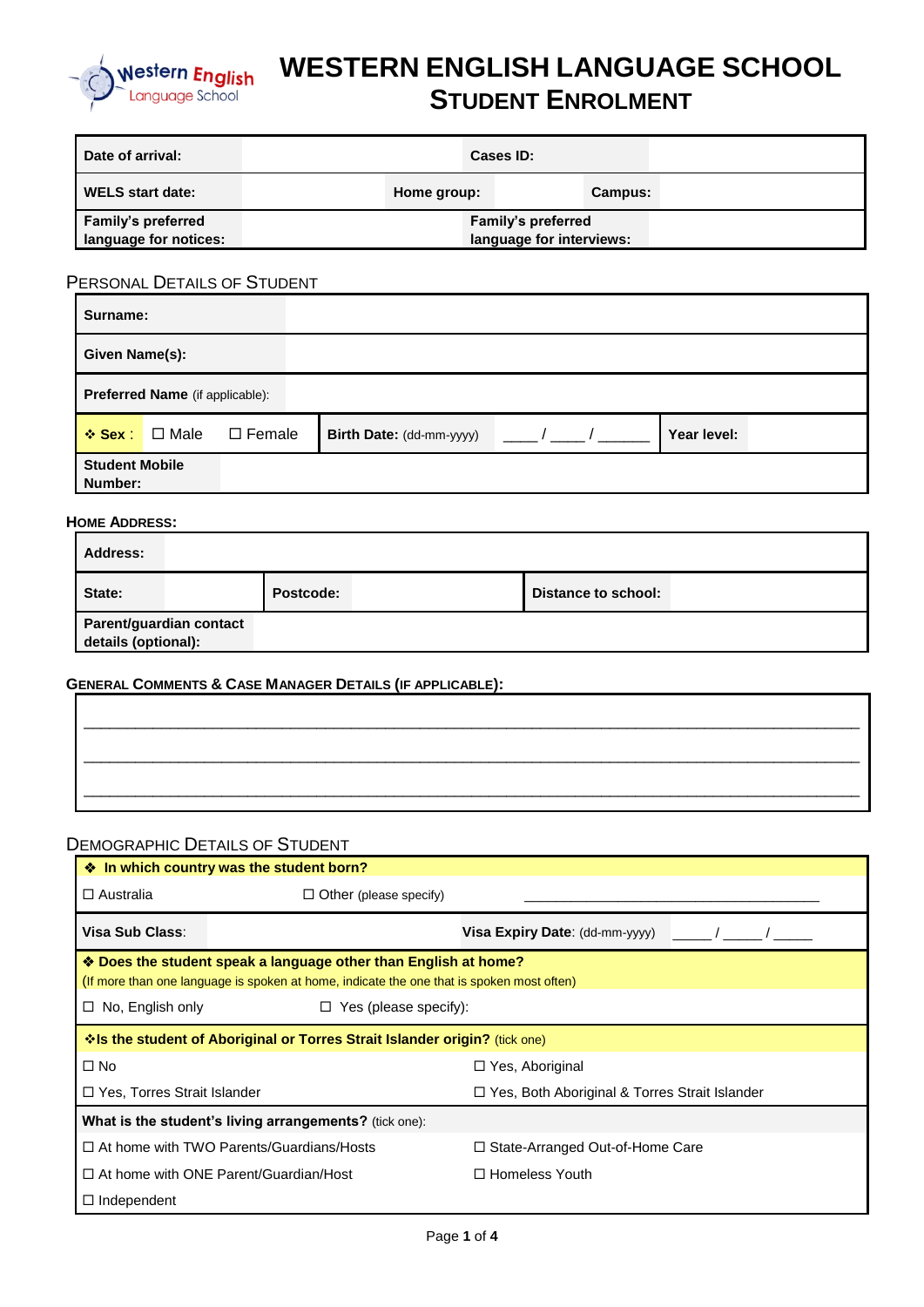# PRIMARY/GUARDIAN DETAILS

| <b>ADULT A DETAILS (PRIMARY CARER):</b>                                                                                                                                                                                                                                                                                            |                                                                                                                   |        |                               |                    | <b>ADUL</b> |  |
|------------------------------------------------------------------------------------------------------------------------------------------------------------------------------------------------------------------------------------------------------------------------------------------------------------------------------------|-------------------------------------------------------------------------------------------------------------------|--------|-------------------------------|--------------------|-------------|--|
| Sex:<br>$\square$ Male                                                                                                                                                                                                                                                                                                             | $\square$ Female                                                                                                  | Title: |                               |                    |             |  |
| Surname:                                                                                                                                                                                                                                                                                                                           |                                                                                                                   |        |                               |                    |             |  |
| <b>First Name:</b>                                                                                                                                                                                                                                                                                                                 |                                                                                                                   |        |                               |                    |             |  |
| <b>Phone number:</b>                                                                                                                                                                                                                                                                                                               |                                                                                                                   |        |                               |                    |             |  |
| <b>SMS notification?</b>                                                                                                                                                                                                                                                                                                           | $\Box$ Yes                                                                                                        |        | $\Box$ No                     |                    |             |  |
| Email:                                                                                                                                                                                                                                                                                                                             |                                                                                                                   |        |                               |                    |             |  |
| <b>Relationship to</b><br>student:                                                                                                                                                                                                                                                                                                 | $\Box$ Parent<br>$\Box$ Foster parent<br>$\Box$ Adoptive parent $\Box$ Friend<br>$\Box$ Relative<br>$\Box$ Other: |        | $\Box$ Host<br>$\square$ Self | $\Box$ Step-parent |             |  |
| What is Adult A's occupation?                                                                                                                                                                                                                                                                                                      |                                                                                                                   |        |                               |                    |             |  |
| <b>Contact during business hours?</b>                                                                                                                                                                                                                                                                                              |                                                                                                                   |        | $\Box$ Yes                    | $\square$ No       |             |  |
| Who is Adult A's employer?                                                                                                                                                                                                                                                                                                         |                                                                                                                   |        |                               |                    |             |  |
| In which country was Adult A born?                                                                                                                                                                                                                                                                                                 |                                                                                                                   |        |                               |                    |             |  |
| No, English only<br>П.<br>П                                                                                                                                                                                                                                                                                                        | Yes (please specify):                                                                                             |        |                               |                    |             |  |
| Is an interpreter required?                                                                                                                                                                                                                                                                                                        |                                                                                                                   |        | $\Box$ Yes                    | $\square$ No       |             |  |
| <b>Vhat is the highest year of primary or secondary</b><br>school Adult A has completed? (tick one) (For persons who<br>have never attended school, mark 'Year 9 or equivalent or below'.)<br>$\Box$ Year 12 or equivalent<br>$\Box$ Year 11 or equivalent<br>$\Box$ Year 10 or equivalent<br>$\Box$ Year 9 or equivalent or below |                                                                                                                   |        |                               |                    |             |  |
| <b>Vhat is the level of the highest qualification the Adult</b><br>A has completed? (tick one)<br>$\Box$ Bachelor degree or above<br>□ Advanced diploma / Diploma<br>$\Box$ Certificate I to IV (including trade certificate)<br>$\Box$ No non-school qualification<br>*What is the occupation group of Adult A? Please select     |                                                                                                                   |        |                               |                    |             |  |
| the appropriate parental occupation group from the attached list.<br>job in the last 12 months, or has retired in the last 12 months,<br>please use their last occupation to select from the attached<br>occupation group list.                                                                                                    | If the person is not currently in paid work but has had a                                                         |        |                               |                    |             |  |

#### **ADULT B/NON-GUARDIAN HOST DETAILS:**

| Sex :                                                                                                                                                                                                                                                                                    | $\Box$ Male                                                                                                                                                                                                                                                                                                                      |  | $\square$ Female                                                                                                                                                                                                                                                                                                                             | Title: |                                                                      |      |  |  |  |
|------------------------------------------------------------------------------------------------------------------------------------------------------------------------------------------------------------------------------------------------------------------------------------------|----------------------------------------------------------------------------------------------------------------------------------------------------------------------------------------------------------------------------------------------------------------------------------------------------------------------------------|--|----------------------------------------------------------------------------------------------------------------------------------------------------------------------------------------------------------------------------------------------------------------------------------------------------------------------------------------------|--------|----------------------------------------------------------------------|------|--|--|--|
| Surname:                                                                                                                                                                                                                                                                                 |                                                                                                                                                                                                                                                                                                                                  |  |                                                                                                                                                                                                                                                                                                                                              |        |                                                                      |      |  |  |  |
| <b>First Name:</b>                                                                                                                                                                                                                                                                       |                                                                                                                                                                                                                                                                                                                                  |  |                                                                                                                                                                                                                                                                                                                                              |        |                                                                      |      |  |  |  |
| Phone number:                                                                                                                                                                                                                                                                            |                                                                                                                                                                                                                                                                                                                                  |  |                                                                                                                                                                                                                                                                                                                                              |        |                                                                      |      |  |  |  |
|                                                                                                                                                                                                                                                                                          | <b>SMS notification?</b>                                                                                                                                                                                                                                                                                                         |  | $\Box$ Yes                                                                                                                                                                                                                                                                                                                                   |        | □ No                                                                 |      |  |  |  |
| Email:                                                                                                                                                                                                                                                                                   |                                                                                                                                                                                                                                                                                                                                  |  |                                                                                                                                                                                                                                                                                                                                              |        |                                                                      |      |  |  |  |
| <b>Relationship to</b><br>student:                                                                                                                                                                                                                                                       |                                                                                                                                                                                                                                                                                                                                  |  | $\Box$ Parent<br>$\square$ Foster parent<br>□ Adoptive parent<br>$\Box$ Relative<br>□ Other:                                                                                                                                                                                                                                                 |        | $\Box$ Step-parent<br>$\Box$ Host<br>$\Box$ Friend<br>$\square$ Self |      |  |  |  |
|                                                                                                                                                                                                                                                                                          |                                                                                                                                                                                                                                                                                                                                  |  | What is Adult B's occupation?                                                                                                                                                                                                                                                                                                                |        |                                                                      |      |  |  |  |
|                                                                                                                                                                                                                                                                                          |                                                                                                                                                                                                                                                                                                                                  |  | <b>Contact during business hours?</b>                                                                                                                                                                                                                                                                                                        |        | $\Box$ Yes                                                           | □ No |  |  |  |
|                                                                                                                                                                                                                                                                                          | Who is Adult B's employer?                                                                                                                                                                                                                                                                                                       |  |                                                                                                                                                                                                                                                                                                                                              |        |                                                                      |      |  |  |  |
|                                                                                                                                                                                                                                                                                          |                                                                                                                                                                                                                                                                                                                                  |  | In which country was Adult B born?                                                                                                                                                                                                                                                                                                           |        |                                                                      |      |  |  |  |
| at home?<br>п<br>□                                                                                                                                                                                                                                                                       | No, English only<br>Yes (please specify):                                                                                                                                                                                                                                                                                        |  | * Does Adult B speak a language other than English                                                                                                                                                                                                                                                                                           |        |                                                                      |      |  |  |  |
|                                                                                                                                                                                                                                                                                          |                                                                                                                                                                                                                                                                                                                                  |  |                                                                                                                                                                                                                                                                                                                                              |        | $\Box$ Yes                                                           |      |  |  |  |
| $\Box$ Year 9 or equivalent or below                                                                                                                                                                                                                                                     | □ No<br>Is an interpreter required?<br><b>V</b> What is the highest year of primary or secondary ↓<br>school Adult B has completed? (tick one) (For persons who<br>have never attended school, mark 'Year 9 or equivalent or below'.)<br>□ Year 12 or equivalent<br>$\Box$ Year 11 or equivalent<br>$\Box$ Year 10 or equivalent |  |                                                                                                                                                                                                                                                                                                                                              |        |                                                                      |      |  |  |  |
|                                                                                                                                                                                                                                                                                          |                                                                                                                                                                                                                                                                                                                                  |  | <b>Vhat is the level of the highest qualification the</b>                                                                                                                                                                                                                                                                                    |        |                                                                      |      |  |  |  |
| <b>Adult B has completed?</b> (tick one)<br>$\Box$ Bachelor degree or above<br>$\Box$ Advanced diploma / Diploma<br>$\Box$ Certificate I to IV (including trade certificate)<br>$\Box$ No non-school qualification<br><b>Veropheta</b> is the occupation group of Adult B? Please select |                                                                                                                                                                                                                                                                                                                                  |  |                                                                                                                                                                                                                                                                                                                                              |        |                                                                      |      |  |  |  |
| group list.                                                                                                                                                                                                                                                                              |                                                                                                                                                                                                                                                                                                                                  |  | the appropriate parental occupation group from the attached list.<br>• If the person is not currently in paid work but has had a job in<br>the last 12 months, or has retired in the last 12 months, please<br>use their last occupation to select from the attached occupation<br>• If the person has not been in paid work for the last 12 |        |                                                                      |      |  |  |  |
|                                                                                                                                                                                                                                                                                          | months, enter 'N'.                                                                                                                                                                                                                                                                                                               |  |                                                                                                                                                                                                                                                                                                                                              |        |                                                                      |      |  |  |  |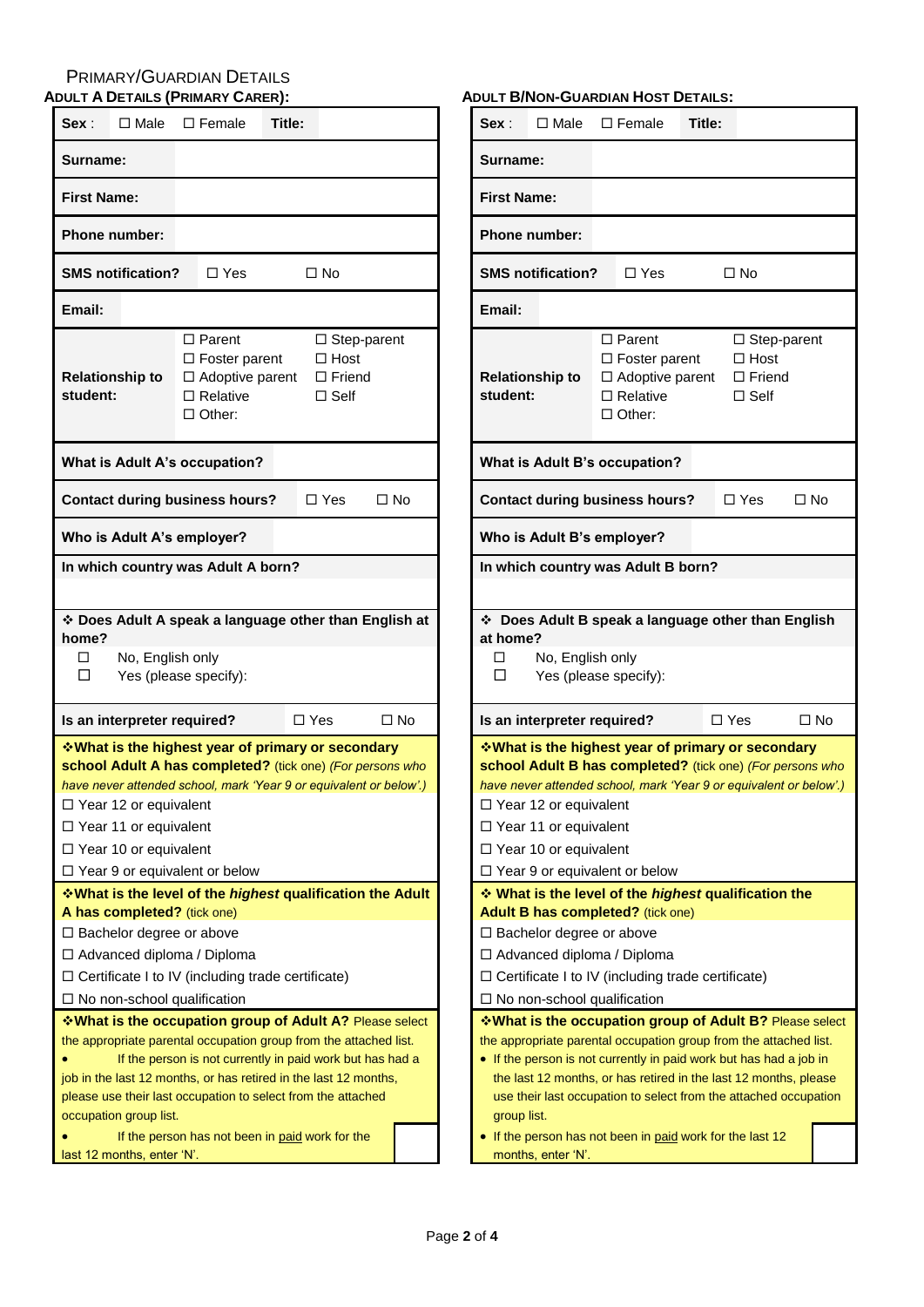#### STUDENT TRAVEL DETAILS

| Usual mode of transport to school: |                      |          |                    |              |
|------------------------------------|----------------------|----------|--------------------|--------------|
| $\Box$ Walking                     | $\Box$ School Bus    | □ Train_ | $\Box$ Driven      | □ Taxi       |
| I □ Bicycle                        | $\square$ Public Bus | □ Tram   | $\Box$ Self-Driven | $\Box$ Other |

#### STUDENT MEDICAL DETAILS **MEDICAL CONDITION DETAILS:**

| IEDICAL CONDITION DETAILS                                                                                                                   |                                                                        |                   |                |                                                     |                      |                     |                 |              |  |  |  |
|---------------------------------------------------------------------------------------------------------------------------------------------|------------------------------------------------------------------------|-------------------|----------------|-----------------------------------------------------|----------------------|---------------------|-----------------|--------------|--|--|--|
| Does the student suffer from any of the                                                                                                     |                                                                        | Hearing:          |                | $\Box$ Yes                                          | $\square$ No         | <b>Vision</b>       | $\Box$ Yes      | $\Box$ No    |  |  |  |
| following impairments?                                                                                                                      |                                                                        | Speech:           |                | $\square$ Yes                                       | $\square$ No         | Mobility:           | $\square$ Yes   | $\square$ No |  |  |  |
| Does the student suffer from Asthma?                                                                                                        |                                                                        |                   |                |                                                     |                      |                     | $\Box$ Yes      | $\square$ No |  |  |  |
| If yes, has an Asthma Management Plan been provided to the school?                                                                          |                                                                        |                   |                |                                                     |                      |                     | $\Box$ Yes      | $\square$ No |  |  |  |
|                                                                                                                                             | Does the student suffer from Anaphylaxis<br>$\Box$ Yes<br>$\square$ No |                   |                |                                                     |                      |                     |                 |              |  |  |  |
| If yes, does the student own an adrenaline auto-injector (e.g. EpiPen)?<br>$\Box$ Yes<br>$\square$ No                                       |                                                                        |                   |                |                                                     |                      |                     |                 |              |  |  |  |
| Does the student suffer from allergies (e.g. foods, medicines, insects, sunscreen, Band-Aids)?                                              |                                                                        |                   |                |                                                     |                      |                     | $\square$ Yes   | $\square$ No |  |  |  |
| If yes, please specify:                                                                                                                     |                                                                        |                   |                |                                                     |                      |                     |                 |              |  |  |  |
| Does the student have any dietary requirements (e.g. halal, vegetarian, no egg)?                                                            |                                                                        |                   |                |                                                     |                      |                     | $\square$ Yes   | $\Box$ No    |  |  |  |
| If yes, please specify:                                                                                                                     |                                                                        |                   |                |                                                     |                      |                     |                 |              |  |  |  |
| <b>Immunisation Certificate received?</b><br>$\Box$ Complete<br>$\Box$ Not sighted<br>$\Box$ Incomplete<br><b>Immunisation</b><br>comments: |                                                                        |                   |                |                                                     |                      |                     |                 |              |  |  |  |
| Does the student have any other medical condition(s)?                                                                                       |                                                                        |                   |                |                                                     |                      |                     | $\Box$ Yes      | $\Box$ No    |  |  |  |
| If yes, please specify:                                                                                                                     |                                                                        |                   |                |                                                     |                      |                     |                 |              |  |  |  |
| Symptoms:                                                                                                                                   |                                                                        |                   |                |                                                     |                      |                     |                 |              |  |  |  |
| If my child displays any of the symptoms above please:                                                                                      |                                                                        |                   |                |                                                     |                      |                     |                 |              |  |  |  |
| Inform Doctor                                                                                                                               |                                                                        | $\Box$ Yes        | $\square$ No   | Inform Emergency Contact                            |                      |                     | $\Box$ Yes      | $\square$ No |  |  |  |
| <b>Administer Medication</b>                                                                                                                |                                                                        | $\square$ Yes     | $\square$ No   | <b>Other Medical Action</b>                         |                      |                     | $\square$ Yes   | $\square$ No |  |  |  |
|                                                                                                                                             |                                                                        |                   |                | If yes, please specify:                             |                      |                     |                 |              |  |  |  |
| Does the student take medication?                                                                                                           |                                                                        | $\square$ Yes     | $\square$ No   | Name of medication taken:                           |                      |                     |                 |              |  |  |  |
| Is the medication taken regularly by the student (preventive) or only in<br>response to symptoms?                                           |                                                                        |                   |                |                                                     |                      | $\Box$ Preventative | $\Box$ Response |              |  |  |  |
| Indicate the usual dosage<br>of medication taken:                                                                                           |                                                                        |                   |                | Indicate how frequently<br>the medication is taken: |                      |                     |                 |              |  |  |  |
| Medication is usually administered by:                                                                                                      |                                                                        |                   | $\Box$ Student |                                                     | $\Box$ Nurse         | $\Box$ Teacher      | $\Box$ Other    |              |  |  |  |
| <b>Medication is stored:</b>                                                                                                                | $\Box$ with Student                                                    | $\Box$ with Nurse |                | □ Fridge in Staff Room                              |                      | $\Box$ Elsewhere:   |                 |              |  |  |  |
| Dosage time                                                                                                                                 | <b>Reminder required?</b>                                              |                   | □ Yes          | $\Box$ No                                           | <b>Poison Rating</b> |                     |                 |              |  |  |  |

#### **DOCTOR & HEALTH CARE DETAILS**

| Doctor's Name:                                  | <b>Phone Number:</b>                               |                                              |
|-------------------------------------------------|----------------------------------------------------|----------------------------------------------|
| <b>Address:</b>                                 |                                                    |                                              |
| <b>Medicare</b><br>Number:                      | ¶⊟ Yes<br><b>Health Care card:</b><br>$\square$ No | $\Box$ Yes<br>Ambulance member:<br>$\Box$ No |
| <b>Private Health</b><br><b>Insurance Fund:</b> | <b>Insurance Fund</b><br>Number:                   |                                              |